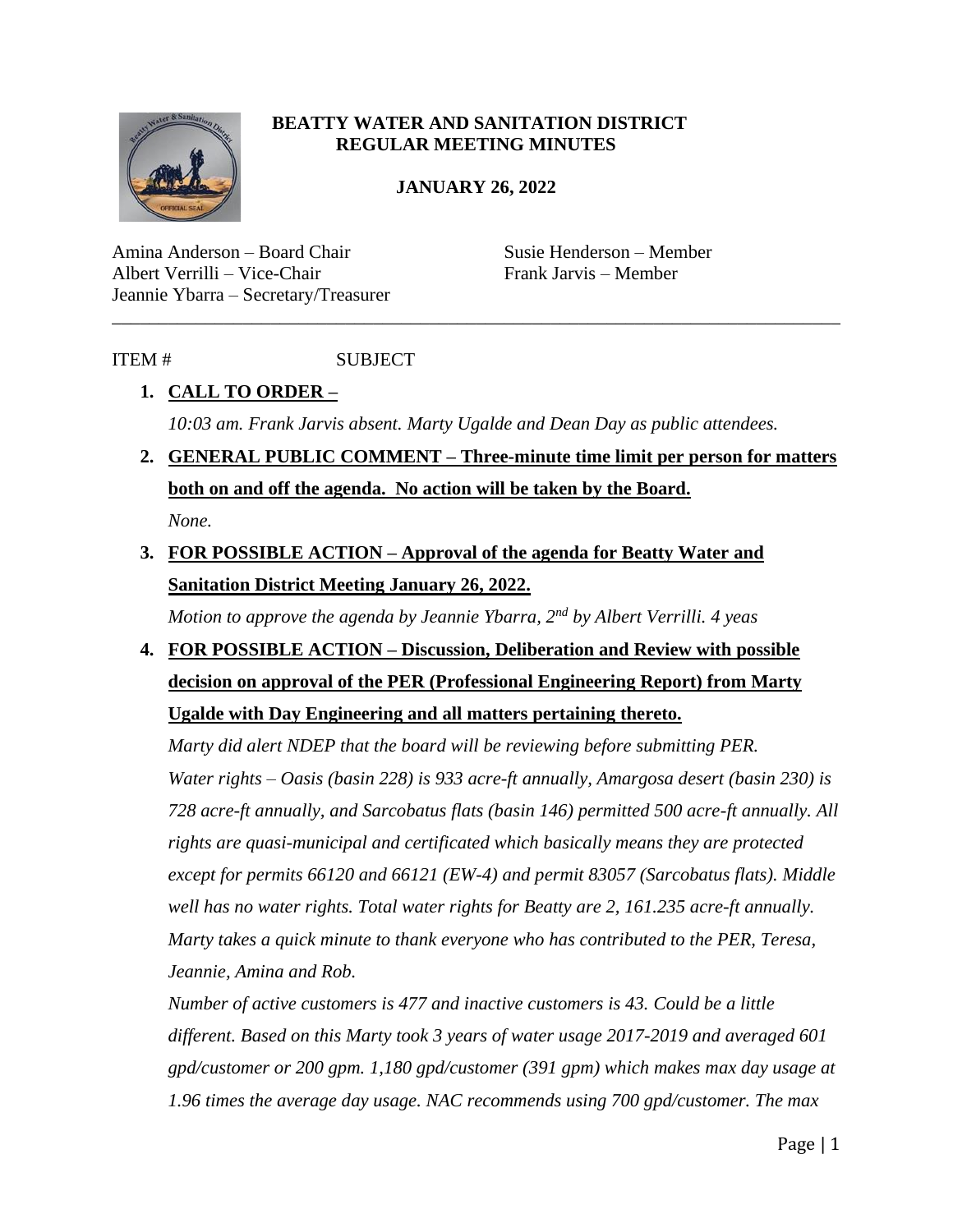*day factor of 2 times the average day usage is common. The annual average usage is 300 ac-ft and Beatty has 2,161 ac-ft and puts into perspective of how much water we still have. Room usage is a big factor in usage.*

*Water loss is at 5.46%, this number came before the leak at HWY 95 was fixed. The acceptable per AWWA is 2-3%.* 

*3 Wells in the North. Summit, Indian Springs and Middle Well, which is offline right now. Roughly getting 185 gpm. Rehabbed by Carson Pump around 3-4 years ago. These wells have been declining over the years. We need all wells for blending. None meet the drinking water requirements one way or another. One Well in the South which is EW-4 and is pumping at 430 gpm. Is being treated for arsenic, but not for fluoride. Looked into treatment possibilities for Well 2 & 3 and the two options were Reverse Osmosis or Activated Alumina which are both successful in removing fluoride. RO though wastes a lot of water and we have nowhere to put that water. For lack of a better term, it is essentially toxic water, can we capture and reuse? No, we cannot. Activated alumina once exhausted you have to remove and replace which is around 12-14 months. Both methods are costly, RO at \$75,000/yr. and AA at \$82,000/yr. It's expensive and complex and doesn't seem feasible for the town of Beatty. Need a Treatment 2 license as well. Well 1 is inactive at this time and only pumps 25 gpm. Middle Well will need treatment for manganese (Mn). Did have it before and they used potassium permanganate. If you do not pay attention to it, you can get a bleed through causing pinkish water. Manganese isn't an eminent health risk; it is a secondary contaminant which stains your laundry and stuff like that. To treat it, green sand and potassium permanganate which is a tried-andtrue process. Middle Wells pumps 100 gpm but would exacerbate decline in water levels in north wells. Hydrogeologist recommended exploratory drilling in Fluorspar Canyon approximately 1½ miles south of town. Carbonate aquifer to yield potentially higher than north wells but may have water quality issues. EW-4 reportedly capable of higher yield but must perform testing to identify accurately because increasing pumping rate affects treatment filter vessels. Put Well 3 online for about a week or so and pump as much as you can at EW-4. Additional source of supply for growth is needed. NAC 445A, if source water provided by wells, must meet average day demand and fire with largest well out of*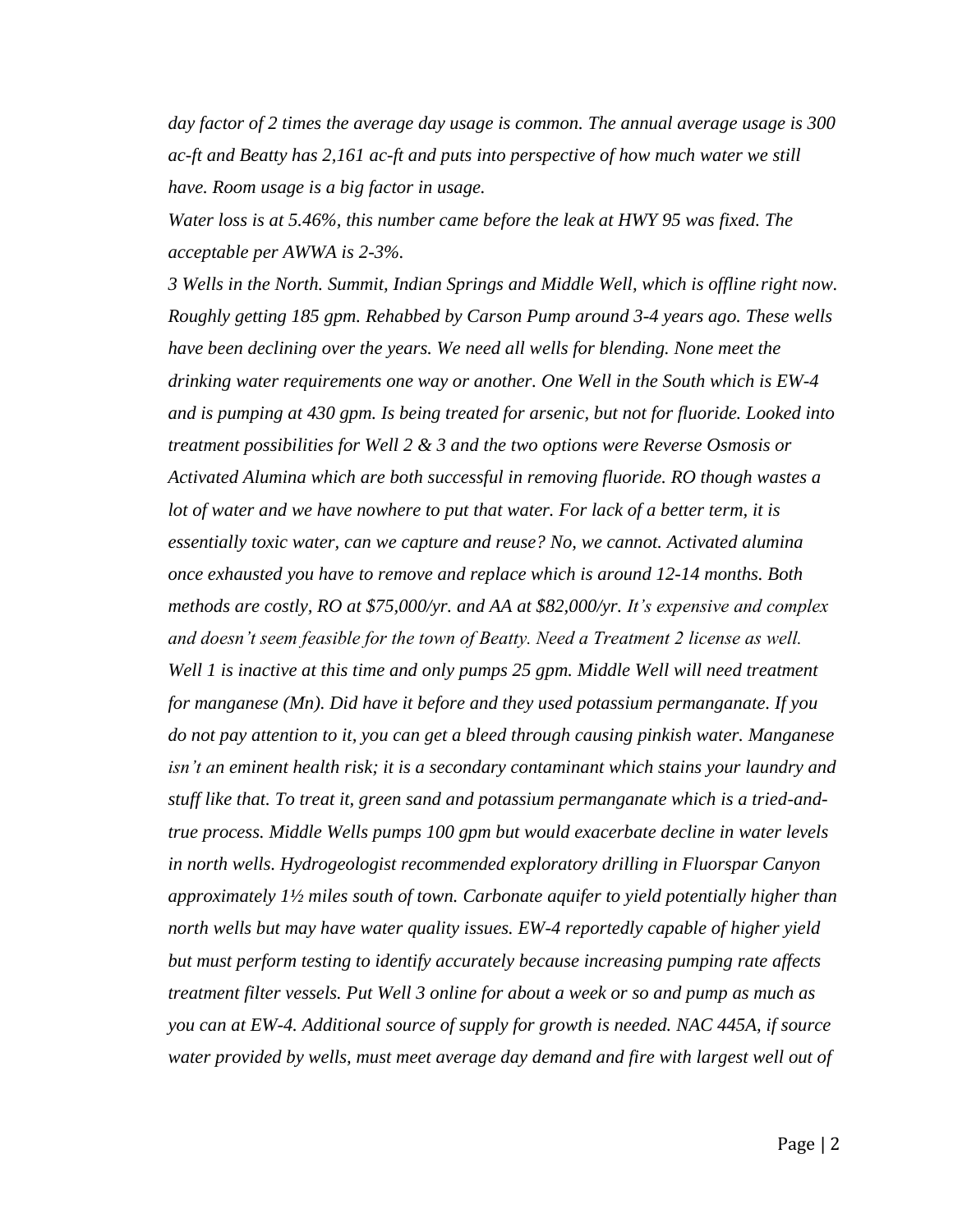*service. Based on that criteria, north wells can meet average day demand with EW-4 out of service but no additional demands including inactive services.* 

*Still have 4 inch & 6 inch ACP pipe. There is a lot of dead-end mains. Updated the plans made by Farrwest. The areas by Lisle, Revert, the water pressures are low as well as below South and Middle Tanks. Can increase water pressures significantly if you close certain valves and improve fire flows. Need to make sure that we are blending adequately. Don't want to take too much water from Indian Springs tank. Two hydrants at NW side of town do not reach minimum residential fire flow which is 1000 gpm due to dead-end 4-inch mains. Both ends of towns do not meet 1500 gpm fire flows due to ends of long 6-inch water mains. Overall, the system is good for fire flows other than the certain areas with dead ends. Need to install 25 new fire hydrants. Marty goes into talking about the purple pipe system if you were looking into tying into Well 3 for nonpotable water that would be separate from the drinking water system. Total storage is at 760,000 gallons. South and Middle Tanks at 250,000 and Indian Springs Tank at 260,000 gallons. Storage is short by 311, 440 gallons. When you use the criteria that is used for sizing, there are 3 components: operational storage (day-to day), fire storage (highest fire flow), and emergency storage (75% of day-to-day). Storage is short by about 311,000 gallons based on fire flow requirement by Fire Marshal for Stagecoach Hotel (2,375 gpm). If the 43 inactive customers were activated, would be short approximately 357,000 gallons. If planning to put in a new tank, should consider additional volume for growth so a 500,000-gallon tank would be more appropriate. Location for a new tank would be best adjacent to the Middle Tank. If EW-4 is increased, then Indian Springs Tank could be another place to look at for another tank. The dive report was done March 2021 and the Booster Tank was the worst and the Indian Springs Tank was bad. Talked with RDC (Sparks, NV) they can rehab coating on bolted steel tanks. (SRF does not fund exterior coating rehab.) EW-4 booster station is recommended for replacement to the significant amount of rusting and corrosion. Also recommend to replace to increase size from 10,000 gallons to possibly 25,000? Not sure as to why this newer tank is corroding downstream and having issues. Last thing they are required to look at besides projects is finances. Can fund O&M with water user revenue but can't fund total depreciation but some. Marty believed we were*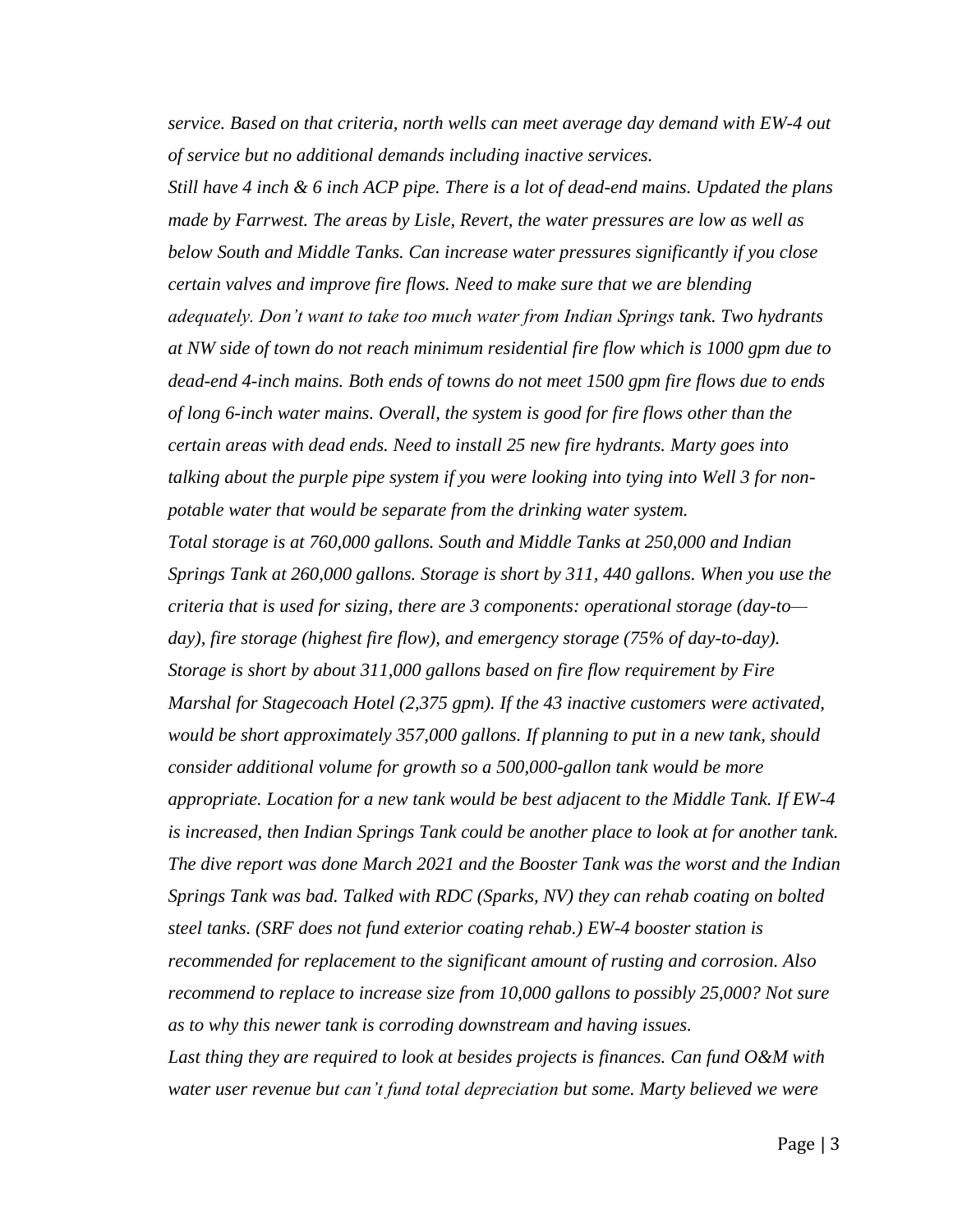*debt free but was informed we have 2 USDA loans. He will be updating that portion. He was also informed of the LGIP (Local Government Investment Pool) accounts and how much is put into them monthly. To fund depreciation and O&M would need to be \$30.64/customer per month. Based on the average water usage the total water rate would be \$39.04 making it approximately a \$12.26 increase. the recommended water use rate is based on 1.5% of the MHI (Medium Household Income) which makes it approximately \$27.76. Last year the water rate increase was 2017. Funding agencies to look at the rate you should be at. Right now, would be about a \$5.00 increase.* 

*Recommended projects are based off costs and other factors that are not voluntary costs such as complexity, O&M costs, effectiveness, efficiency, and such. Ideas that should be considered are:* 

- *Recoat of Indian Springs Tank*
- *Test pump EW-4*
- *Replace water storage tank at EW-4 Booster Station*
- *Replace water mains*
- *Drill Exploratory Well in Fluorspar Canyon*

*Number one thing that should be done is the Indian Springs Tank. If you can save the tank and recoat it, it can several more years to it. Replacement costs would be much more than \$300,000. In the report those are just planning numbers. Need the input from Beatty Water for prioritization. Board liked the list that Mary had (above). They like the conversation and planning but would like to see some of these things already come into action. Marty says the first two bullets is what he plans for this fiscal year or just do water mains this year. Jeannie mentions that when the mines start becoming long term then we should probably see if we can increase EW-4. Marty believes we are already on the priority list for water mains but need to get some of this other stuff on before March with SRF. Mentions we have to match funds as the years go by for these projects. Discussion about getting the pre-applications going (Amina), getting with NDEP for using Well 3 when testing (Marty), water rates (Lance), and refinancing loans (Teresa). Amina mentions about permits being renewed and Marty said they do and can take care of those. Board will email Day Engineering with any changes or comments need made on the report. Marty would like to get the report submitted to NDEP after the comment*